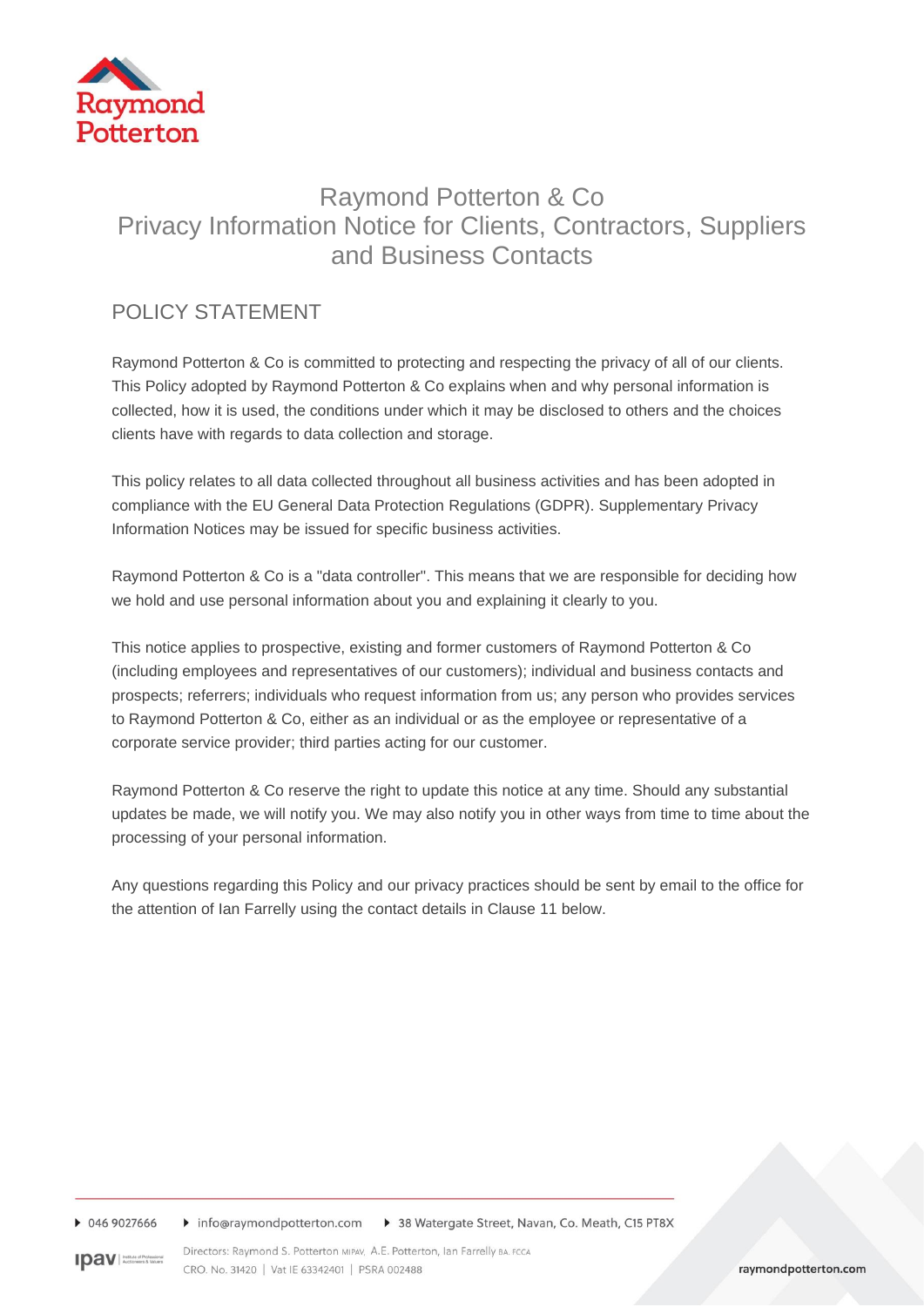# **1. Who are Raymond Potterton & Co?**

Raymond Potterton & Co is a private limited company providing estate agency and estate management services. The company registration number: 31420 VAT registration number: International Section 1.1 and Section 1.1 and Section 1.1 and Section 1.1 and Section 1 The registered address: 38 Watergate St, Navan, Co Meath Further details can be found via the company website: www.raymondpotterton.com Raymond Potterton & Co is regulated by PSR, Firm number: 002488

# **2. How do we collect information?**

Raymond Potterton & Co collects personal information direct from Clients, Contractors, Suppliers and Business Contacts upon enquiry about services and throughout the engagement.

The method of collecting information would depend on the nature of the enquiry and the route that the query has taken. Should a third party have been used, for example an external property website, their terms and conditions would stand.

Raymond Potterton & Co accepts consent for an individual's contact details by way of a telephone call.

We may collect information from other third parties, such as from referrers and from credit reference agencies or other background check agencies.

We also may collect your personal data when you or your organisation engage us or enquire about engaging us to provide property advice or property services;

- Communicate with our staff
- Visit our premises
- Work with us
- Or supply us with services, or offer to
- When you supply your personal data to us via our website, email, in person, by telephone or otherwise.
- When you subscribe to or express interest in, any of our property alerts or mailing lists.
- When you view one our client's properties
- When you ask us to attend a property prior to engaging us

We may also collect information about Clients, Contractors, Suppliers and Business Contacts from public sources, such as Companies Registration Office, from an online search or from social media sites.

▶ 046 9027666 ▶ info@raymondpotterton.com ▶ 38 Watergate Street, Navan, Co. Meath, C15 PT8X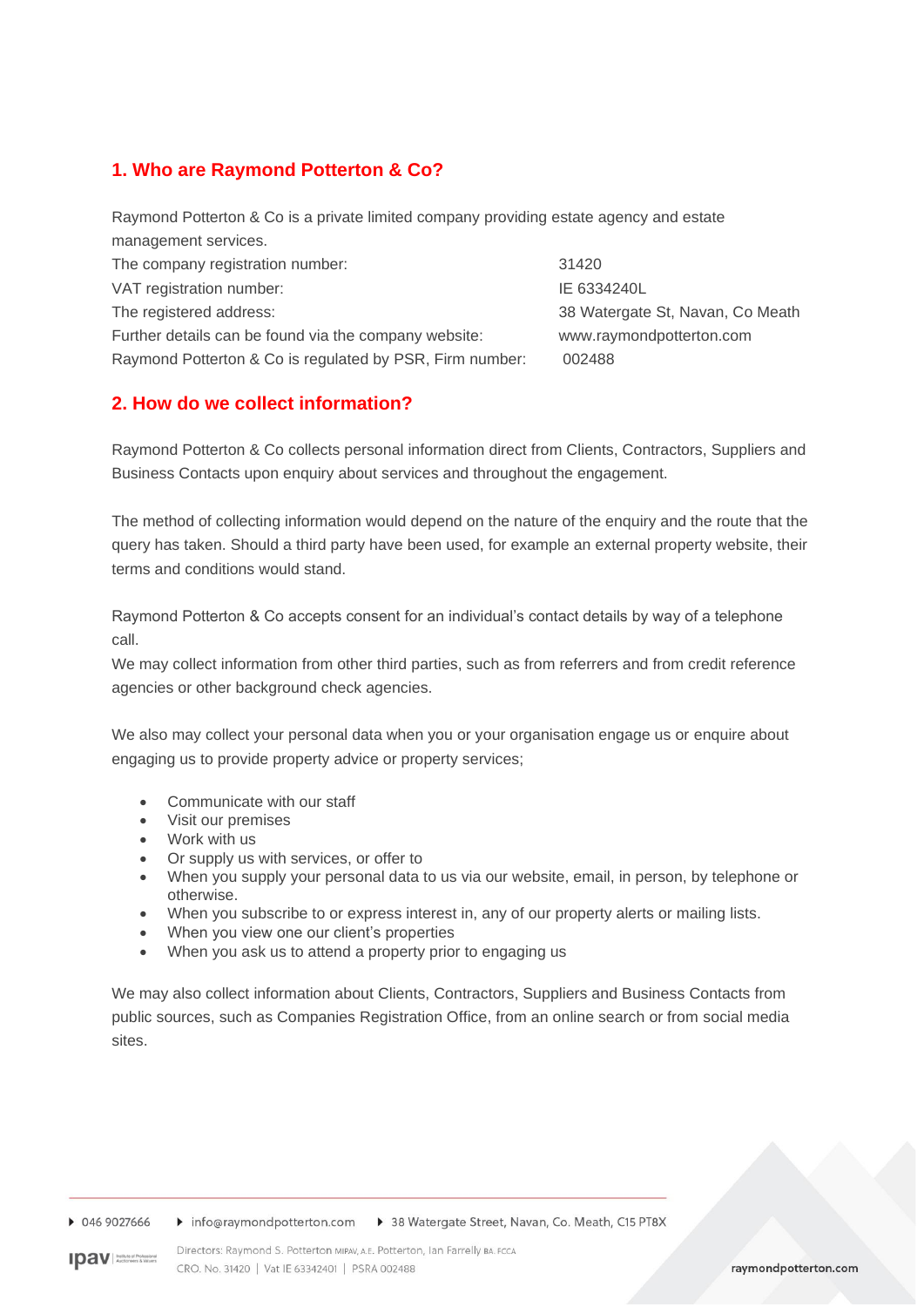# **3. What information is collected and how is it used?**

Personal data, or personal information, means any information about an individual from which that person can be identified.

Raymond Potterton & Co will collect different information depending on your relationship with us and the type of engagement.

Typical information collected, processed and stored on file could be as follows:

- Personal information provided by Clients, contractors or suppliers themselves during the course of the business including name, business name (where applicable) address, telephone numbers and email addresses.
- Bank details would also be supplied should Raymond Potterton & Co need to pay funds to Clients or pay suppliers or contractors for goods or services.
- Raymond Potterton & Co may perform due diligence in the form of credit checks and verification of identity (including checking and evidencing photographic identification and proof of address). We do this to comply with our legal obligations.
- We process personal information contained in documents reviewed by us as part of any due diligence and provided to us in disclosure.
- Personal information about Clients provided by other professional advisors in the course of an engagement, for example legal settlements.
- Correspondence relating to Clients and their properties or businesses.
- We process any feedback received from Clients, contractors or suppliers on our services. Such processing is necessary to improving our services.
- We process information received from individuals who wish to view a client's property.
- We process information from a potential client who asks us to inspect a property in advance of us being engaged.

For marketing, business operation and relationship management purposes, we will collect and process Personal Data including:

- your name;
- your employer, your job title and/or position;
- your contact details, including your address, email address and phone number;
- CCTV footage, when you visit our premises. CCTV monitors the perimeter, entry-exit points and common areas of the building.
- our business activities and your areas of interest; and
- Information relating to your subscription to, receipt of or interest in any of our mailing lists or property alerts.

▶ 046 9027666 Info@raymondpotterton.com > 38 Watergate Street, Navan, Co. Meath, C15 PT8X

**IDAV** Institute of Professional

Directors: Raymond S. Potterton MIPAV, A.E. Potterton, Ian Farrelly BA. FCCA CRO. No. 31420 | Vat IE 63342401 | PSRA 002488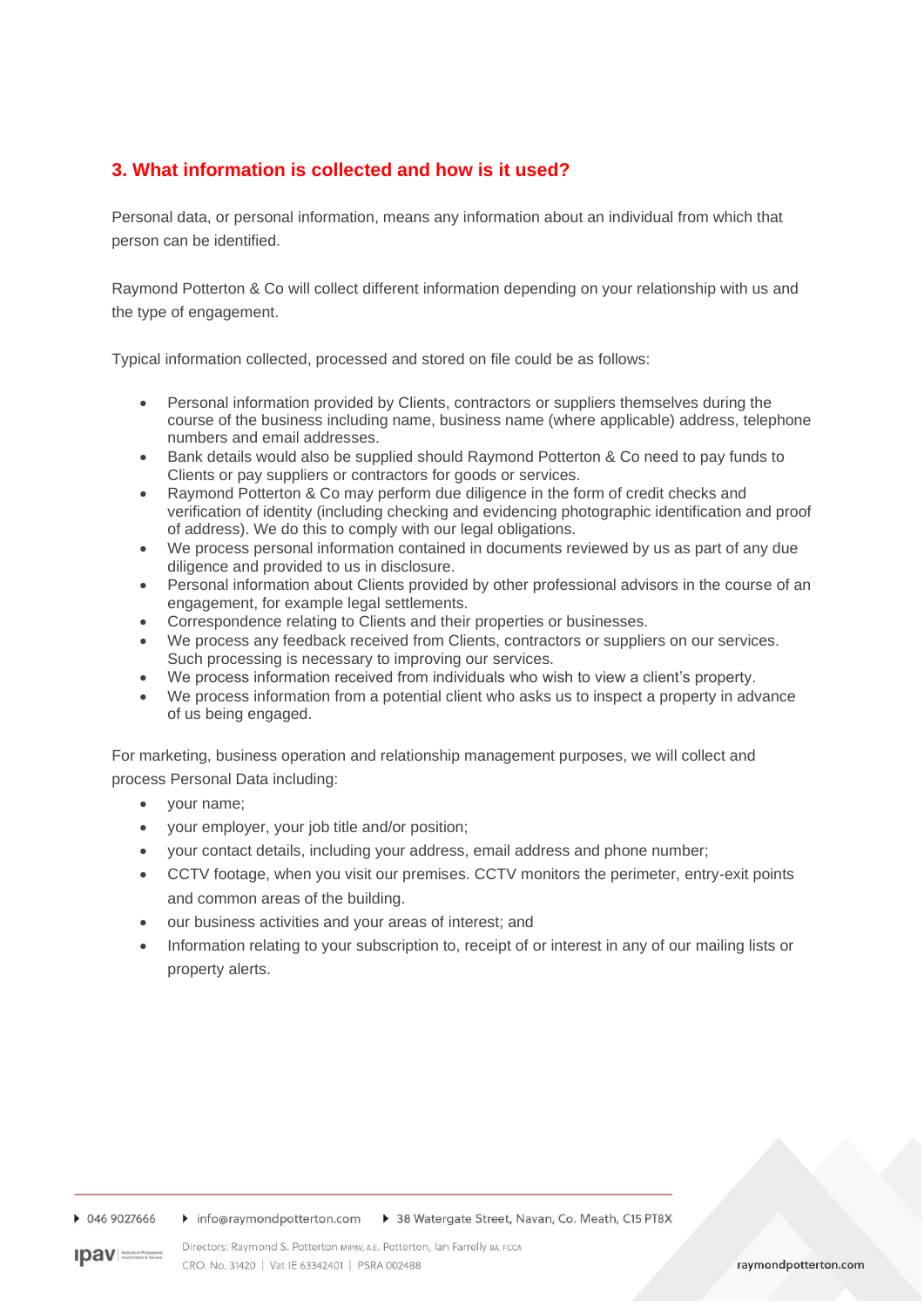#### **Why We Collect Information**

We use your personal information for the purposes of fulfilling our obligations to you to let or sell your property or, if you are a buyer or tenant, for the purposes of arranging a contract for sale or a lease for you.

#### **Purchasing a Property**

• If you are purchasing a property where we are acting as agents for the sale of or selling a property through us, we will share your personal information with your appointed solicitors and the solicitors acting for the other side of the deal as is necessary to facilitate the sale or purchase. We may share your details with the builder as well, to arrange access for final finishes to your newly acquired property.

#### **Renting a Property**

If you are renting a property we are acting as letting agents of, we will share your personal information with third party referencing agencies for the purposes of the prevention and detection of crime, fraud and/or money laundering and checking your suitability to rent that property.

#### **Property Management**

Where we are managing property on your behalf we may need to pass your personal information from time to time on to third party contractors whom we have engaged to carry out maintenance on your properties (i.e. contact details to organise access for maintenance checks).

#### **Other uses of your personal information**

- If we sell any part of our business and/or integrate it with another organisation your details may be disclosed to our advisers and to prospective purchasers or joint venture partners and their advisers. If this occurs the new owners of the business will only be permitted to use your information in the same or similar way as set out in this privacy notice.
- We will share personal information with our regulators, governmental or quasi-governmental organisations, law enforcement authorities and with courts, tribunals and arbitrators as may be required from time to time in order to comply with our regulatory and legal obligations.
- Where we use third party services providers who process personal information on our behalf in order to provide services to us. This includes IT systems providers and IT contractors as well as third party referencing or screening agencies for the purposes of the prevention and detection of crime.
- We may share your personal information with any person working within Raymond Potterton & Co. Limited on a need to know basis to ensure we are able to perform our obligations to you.
- We will hold your personal information on our client management systems and use this to provide you with marketing information about similar services offered by Raymond Potterton & Co. Limited to those which you have engaged us to provide which we feel you might find useful from time to time. You have the opportunity to opt out of receiving this information at any time.

▶ 046 9027666 ▶ info@raymondpotterton.com ▶ 38 Watergate Street, Navan, Co. Meath, C15 PT8X

Directors: Raymond S. Potterton MIPAV, A.E. Potterton, Ian Farrelly BA, FCCA **IDAV** Author of Professional CRO, No. 31420 | Vat IE 63342401 | PSRA 002488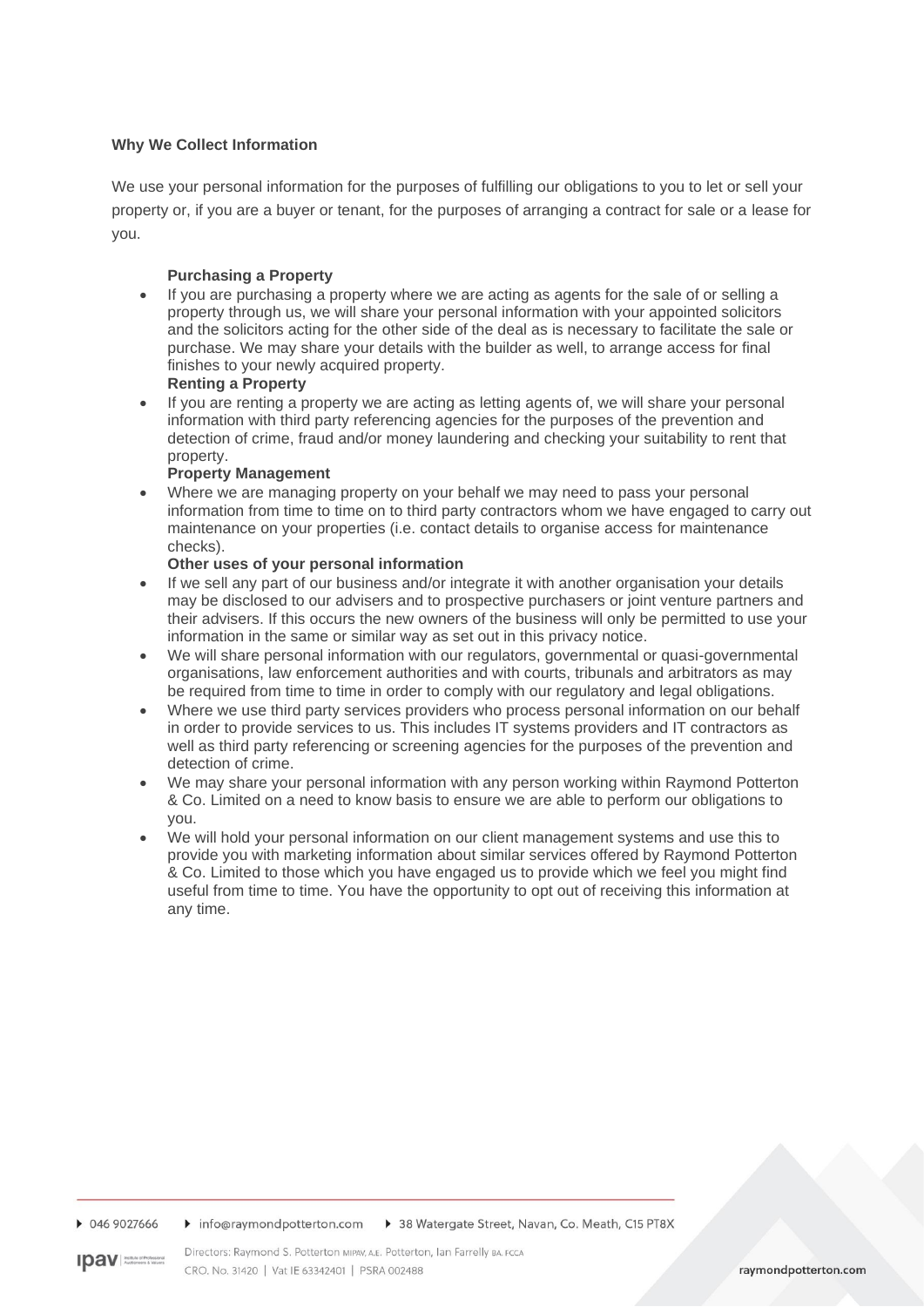### **3.0 Sensitive Data**

Raymond Potterton & Co does not gather sensitive personal data (e.g. health, genetic, biometric data; racial or ethnic origin, political opinions, religious or philosophical beliefs, trade union membership, sexual orientation, and criminal convictions) within day to day business.

For Anti-Money Laundering Regulations, details of any political connections will be requested and risk assessed within certain circumstances to comply with our legal obligations.

### **3.1 Children's Information**

Raymond Potterton & Co 's services are not directed to children under the age of 13. If it is suspected that a child under the age of 13 has provided Raymond Potterton with personal information, please notify Raymond Potterton & Co.

# **3.2 Our lawful basis for using personal information**

We will only use your personal information when the law allows us to. Most commonly, we will use your personal information in the following circumstances:

- Where we need to perform the contract, we have entered into with you.
- Where it is necessary for our legitimate interests (or those of a third party) and your interests and fundamental rights do not override those interests. We currently rely on legitimate interests for holding professional contact details including: Accountants, Agents (Agricultural, Commercial or Insurance), Architects, Auctioneers, Bankers, Fellow BORVA members, Farm Consultants, Planning Consultants, Property Consultants and Solicitors
- Where we need to comply with a legal obligation.
- Otherwise, with your consent.

We may also use your personal information when deemed in the public interest, which is likely to be rare. Some of the above grounds for processing will overlap and there may be several grounds which justify our use of your personal information.

We will only use your personal information for the purposes for which we collected it, as outlined above, unless we reasonably consider that we need to use it for another reason and that reason is compatible with the original purpose. If we need to use your personal information for any unrelated purpose, we will notify you and we will explain the legal basis which allows us to do so.

Please note that we may process your personal information without your knowledge or consent, in compliance with the above rules, where this is required or permitted by law.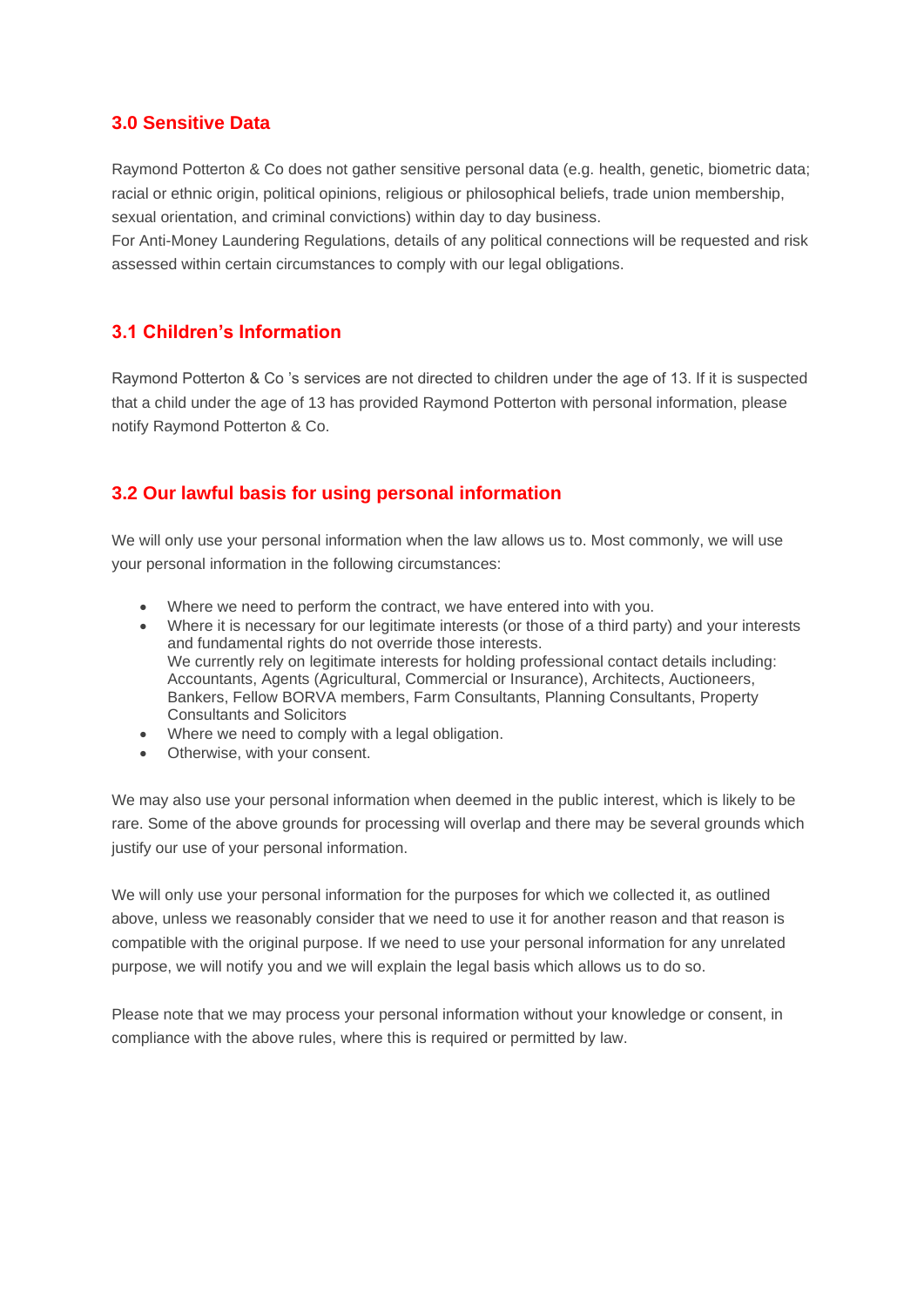# **3.3 Third Parties**

Raymond Potterton & Co will not sell or rent client information to third parties.

Raymond Potterton & Co also will not share client information with third parties for marketing purposes. Raymond Potterton & Co may however, pass client information to third party service providers who have been engaged for the purpose of completing tasks and providing services on Raymond Potterton & Co 's behalf. We disclose only the personal information that is necessary to deliver the service.

Raymond Potterton & Co uses a number of third party companies to assist with fulfilling contractual obligations, dependant on the type of work. As each agency or consultancy engagements differ by their nature, a typical list of third parties have been listed in the table below.

The following table outlines the personal data Raymond Potterton & Co collects and for what purpose. The table also outlines the third parties that the data is processed by or shared with, and how long the data is stored for.

# **3.4 International Transfer of Personal Data**

From time to time may transfer Personal Data to countries outside the EEA which may not have the same or equivalent Data Protection Law as Ireland. If such transfer occurs will ensure that such processing of your Personal Data is in compliance with GDPR and, in particular, that appropriate measures are in place such as entering into Model Contractual Clauses (as published by the European Commission) or ensuring that the recipient is Privacy Shield certified, if appropriate. For further information about these transfers and to request details of the safeguards in place, please contact us using the details in Clause 11.

| <b>Data</b><br><b>Type</b> | <b>Description of Data</b>                                                                                 | Legal<br>Ground | <b>Purpose for</b><br>collecting                   | <b>Third</b><br><b>Parties</b><br>involved | <b>Data</b><br><b>Retention</b> |
|----------------------------|------------------------------------------------------------------------------------------------------------|-----------------|----------------------------------------------------|--------------------------------------------|---------------------------------|
| Contact<br>details         | Contact details of perspective<br>and ongoing Clients                                                      | Contract        | To enable ongoing                                  | Vebra                                      |                                 |
| Email                      | Electronic (and printed<br>hardcopies on file where<br>necessary) communications<br>of ongoing discussions | Contract        | communication with<br>clients and third<br>parties | Message<br>stream hosts<br>the emails      | Until request<br>for deletion   |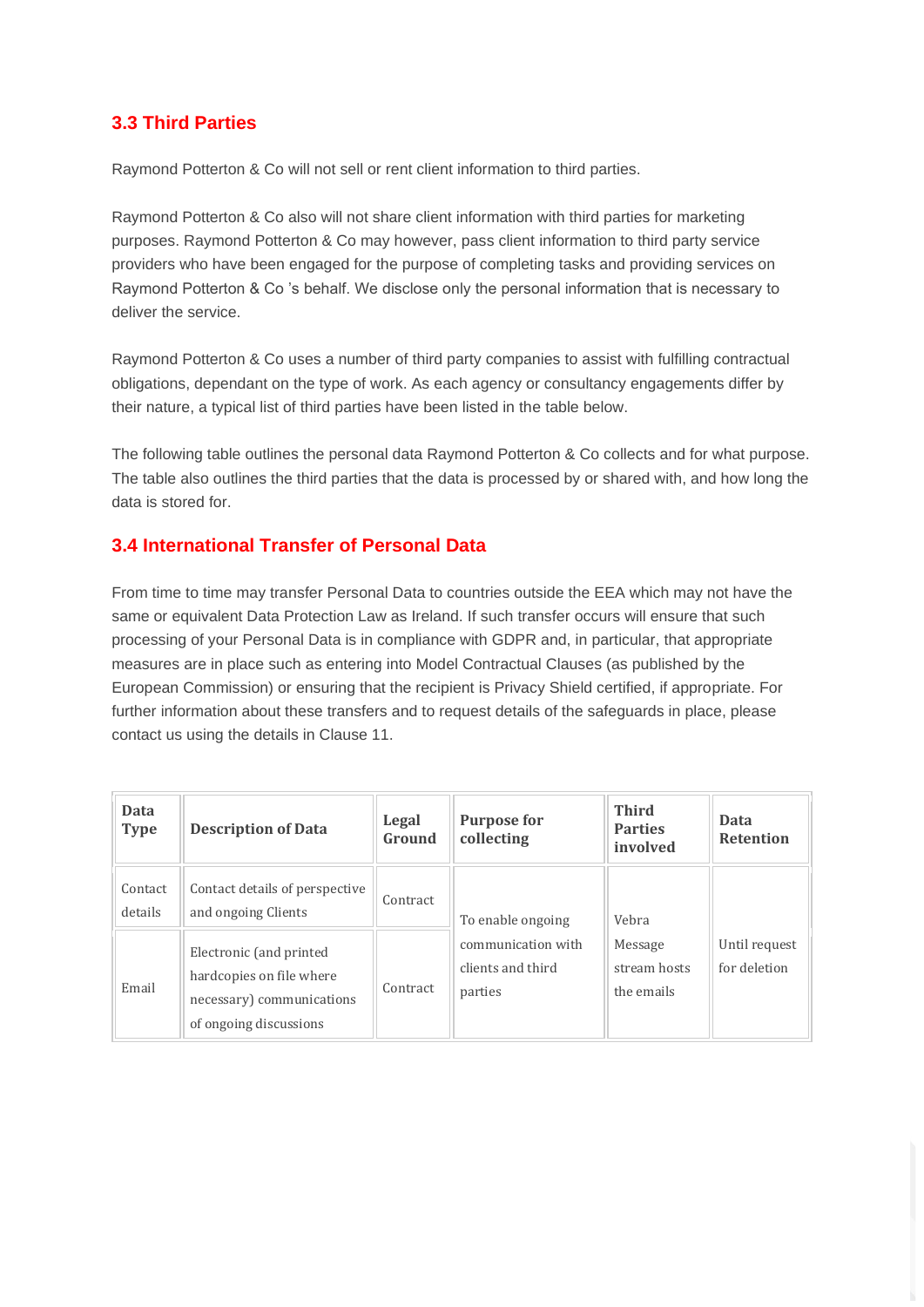| Backup of<br>emails          | History of email<br>conversations                                                                                                           | Contract            | Cloud backup<br>to ensure<br>business<br>continuity                                                              | Vebra Message<br>stream hosts the<br>email backup                                                                                                                                 | Until request for<br>deletion                                                                                                                                                                                                                                                                                                     |
|------------------------------|---------------------------------------------------------------------------------------------------------------------------------------------|---------------------|------------------------------------------------------------------------------------------------------------------|-----------------------------------------------------------------------------------------------------------------------------------------------------------------------------------|-----------------------------------------------------------------------------------------------------------------------------------------------------------------------------------------------------------------------------------------------------------------------------------------------------------------------------------|
| Letters                      | Written<br>communications<br>between parties                                                                                                | Contract            | To enable<br>ongoing<br>contact with<br>clients and<br>third parties<br>including<br>requests for<br>information | Third parties would<br>vary however could<br>include:<br>Solicitors<br>Surveyors<br>$\bullet$<br>Planners<br>Other<br>companies<br>or agencies<br>such as<br>highways<br>agencies | All communications<br>would stay on file<br>until archived.<br>Data retention<br>periods are<br>dependent on the<br>type of transaction,<br>for example a<br>property sale or<br>purchase would be<br>held for 5 years after<br>the end of the<br>business relationship<br>in accordance with<br>Money Laundering<br>Regulations. |
| Identification               | Copies of<br>documents which<br>confirm<br>identification of<br>Clients                                                                     | Legal<br>Obligation | To comply<br>with Money<br>Laundering<br>Regulations                                                             | None as currently<br>undertaken in house                                                                                                                                          | 5 years after the end<br>of the business<br>relationship                                                                                                                                                                                                                                                                          |
| Reports<br>and/or<br>surveys | Copies of reports<br>or surveys as<br>commissioned by<br>Raymond<br>Potterton & Co or<br>sent to Raymond<br>Potterton & Co for<br>reference | Contract            | To complete<br>the<br>engagement<br>as per the                                                                   | As per letters above                                                                                                                                                              | All reports would<br>stay on file. See<br>retention details                                                                                                                                                                                                                                                                       |
| Legal<br>Documents           | Copies of<br>documents in<br>reference to the<br>engagement                                                                                 | Contract            | request of the<br>Client                                                                                         | Typically originated<br>from surveyors,<br>planners or<br>Government<br>departments                                                                                               | under letters above.                                                                                                                                                                                                                                                                                                              |

▶ 046 9027666 Info@raymondpotterton.com D 38 Watergate Street, Navan, Co. Meath, C15 PT8X

Directors: Raymond S. Potterton MIPAV, A.E. Potterton, Ian Farrelly BA. FCCA **IDAV** Nutlet of Professional CRO. No. 31420 | Vat IE 63342401 | PSRA 002488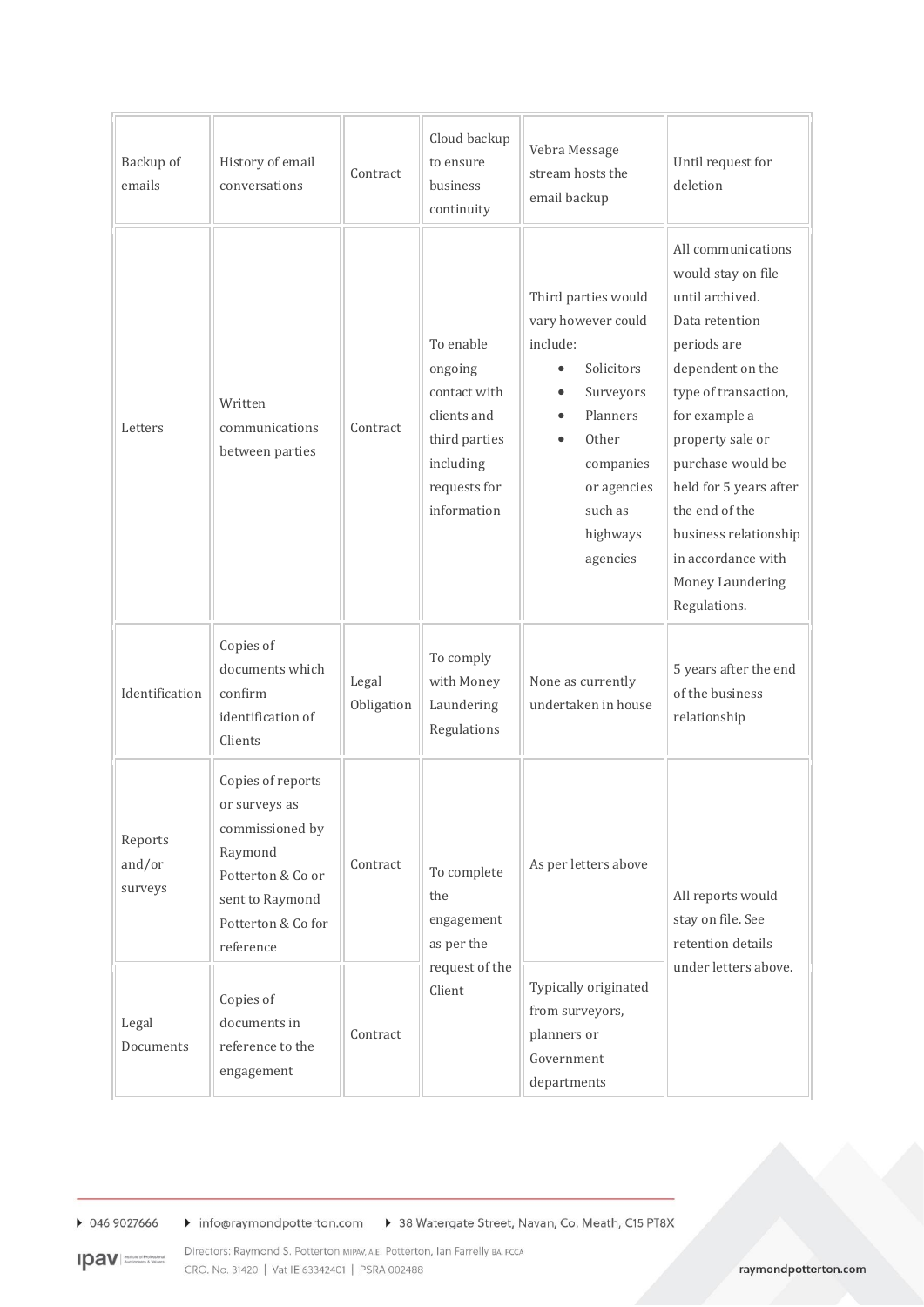All our third-party service providers are required to take appropriate security measures to protect your personal information in line with our policies.

Raymond Potterton & Co do not allow our third-party service providers to use your personal information for their own purposes. We only permit them to process your personal information for specified purposes and in accordance with our instructions.

# **4. General Data Retention**

We will only retain your personal information for as long as necessary to fulfil the purposes we collected it for, including for the purposes of satisfying any legal, accounting, or reporting requirements.

To determine the appropriate retention period for personal information, we consider the amount, nature and sensitivity of the personal information, the potential risk of harm from unauthorised use or disclosure of your personal information, the purposes for which we process your personal information and whether we can achieve those purposes through other means, and the applicable legal requirements.

We shall keep the personal data we process for a minimum period of 7.5 years after the client in question ceases to be our client. We retain the personal data so that we may fulfil our obligation to protect our client's interests, to protect our own interests and as is required by legal and regulatory obligations to which we are subject. If we are required to retain your information longer than our standard retention periods, we will let you know (unless we are prevented by law from doing so.)

In some circumstances we may anonymise your personal information so that it can no longer be associated with you, in which case we may use such information without further notice to you.

# **5. Data Sharing**

If you are a customer, we share your personal information with other data controllers where required by law, or to meet our regulatory requirements or as required by our insurers.

We may share personal information with:

- Government or law enforcement agencies;
- our bankers (on a pseudonsymised basis)
- our insurance and our professional indemnity insurance broker; and
- **Auditors**

Where we share information with other data controllers they are responsible to you for their use of your information and compliance with the law.

 $0469027666$ ▶ info@raymondpotterton.com ▶ 38 Watergate Street, Navan, Co. Meath, C15 PT8X

Directors: Raymond S. Potterton MIPAV, A.E. Potterton, Ian Farrelly BA. FCCA **IDAV** Auditories & Valuer CRO. No. 31420 | Vat IE 63342401 | PSRA 002488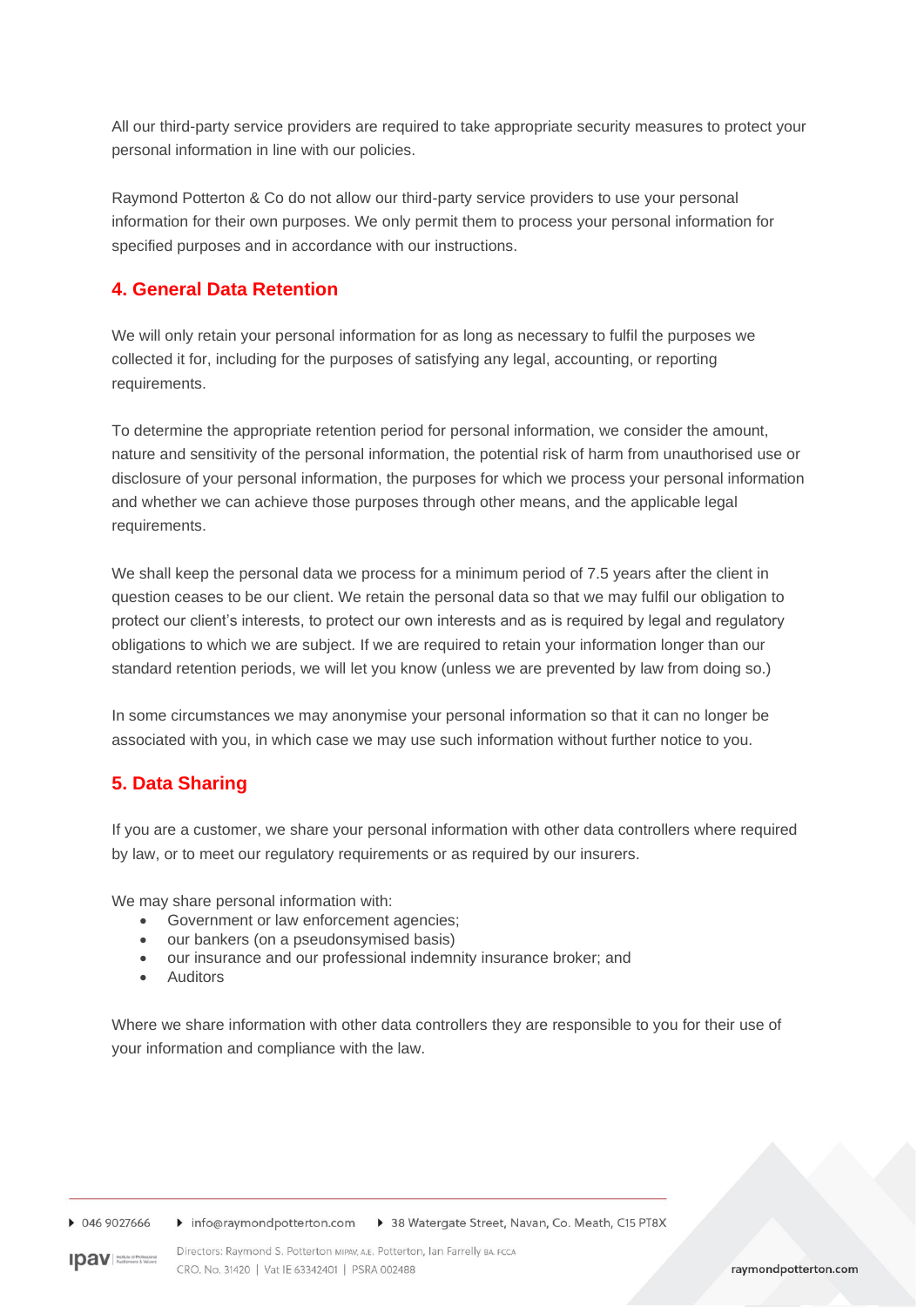# **6. Controlling information**

You have rights concerning the information held under the GDPR, these rights are set out below. Should you wish to exercise these rights, please contact us using the contact details in Clause 11.

#### **6.0 Requests for copies of information held**

Upon request, Raymond Potterton & Co will provide a statement regarding the personal data held in relation to an individual or company.

#### **6.1 Updating or correcting information held**

The accuracy of personal information held is important to Raymond Potterton & Co. Please keep us informed if your personal information changes during the course of our engagement with you.

#### **6.2 Deleting personal data**

You have the right to request erasure of personal information. Unless there is a compelling reason for the data not to be erased (for example, Raymond Potterton & Co may be required to keep personal data to fulfil contractual or legal obligations. An example could be that data would be kept for compliance of Anti-money laundering regulations), personal data will be deleted upon request.

#### **6.3 Challenging Legitimate Interests**

Under certain circumstances, you have the right to object to the processing of your personal information where we are relying on a legitimate interest (or those of a third party) and there is something about your particular situation which makes you want to object to processing on this ground. You also have the right to object where we are processing your personal information for direct marketing purposes.

#### **6.4 Restrict Processing**

Under certain circumstances, you have the right to request the restriction of processing of your personal information. This enables you to ask us to suspend the processing of personal information about you, for example if you want us to establish its accuracy or the reason for processing it.

#### **6.5 Request a data transfer**

Under certain circumstances, you have the right to request the transfer of your personal information to another party.

0469027666 Info@raymondpotterton.com D 38 Watergate Street, Navan, Co. Meath, C15 PT8X

Directors: Raymond S. Potterton MIPAV, A.E. Potterton, Ian Farrelly BA. FCCA **IDAV** Audioneers & Values CRO. No. 31420 | Vat IE 63342401 | PSRA 002488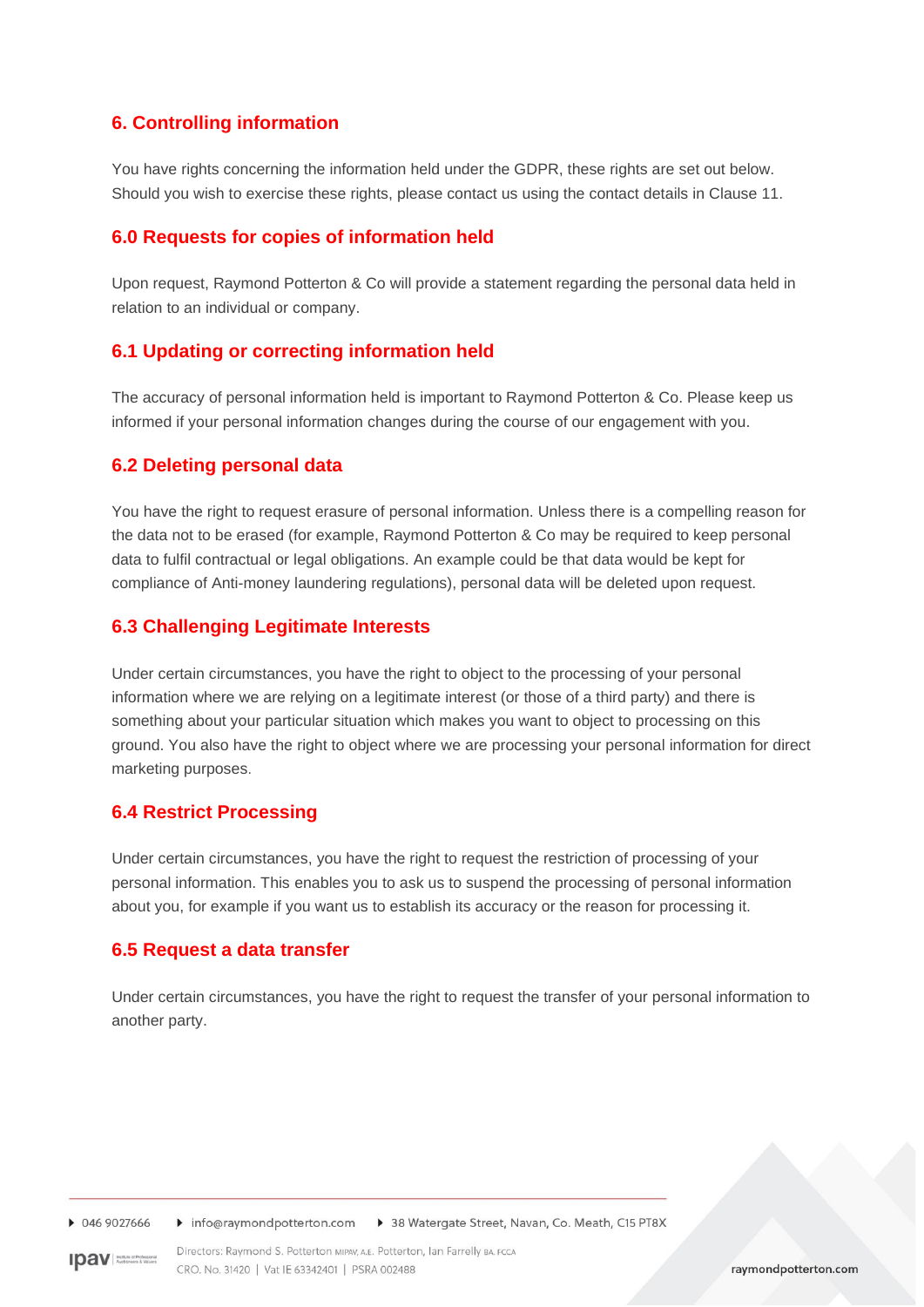#### **6.6 Withdraw consent**

Under certain circumstances, you have the right to withdraw consent in the limited circumstances where you may have provided your consent to the collection, processing and transfer of your personal information for a specific purpose, you have the right to withdraw your consent for that specific processing at any time. Once we have received notification that you have withdrawn your consent, we will no longer process your information for the purpose or purposes you originally agreed to, unless we are required to continue to process your information in accordance with another lawful basis which has been notified to you.

### **7 Automatic decision making**

Raymond Potterton & Co do not use any personal information for automated decision making or profiling.

# **8 Security**

Raymond Potterton & Co takes data security seriously. In order to protect client personal data from loss, misuse or unauthorised access or disclosure we have put in place methods to safeguard and secure information collected.

These steps include:

- Data minimisation
- Password best practice
- Security best practice concerning devices (PCs, laptops, mobile devices), online accounts, website hosting, physical access and storage
- Staff training and accountability on data protection

A copy of our internal ICT and Data Protection Policy is available on request.

### **9. Data Breaches**

Raymond Potterton & Co 's internal ICT and Data Protection Policy includes a clear process for handing a personal data breach, should one occur.

Any data breaches that are discovered externally should be reported to the us immediately, using the contact details set out in Clause 11. Where appropriate, Raymond Potterton & Co will promptly notify any clients should any unauthorised access to their personal information have occurred.

### **9.1 Website Cookies**

Like many other websites Raymond Potterton & Co website uses cookies. Cookies are small pieces of information that are stored on your computer or mobile device when you visit a website. The cookies used are '1st party' cookies – thesedo nottrack behaviour across a range of websites that could result in targeted advertising.

▶ 046 9027666 Info@raymondpotterton.com > 38 Watergate Street, Navan, Co. Meath, C15 PT8X

**IDAV** Australian SQL

Directors: Raymond S. Potterton MIPAV, A.E. Potterton, Ian Farrelly BA. FCCA CRO, No. 31420 | Vat IE 63342401 | PSRA 002488